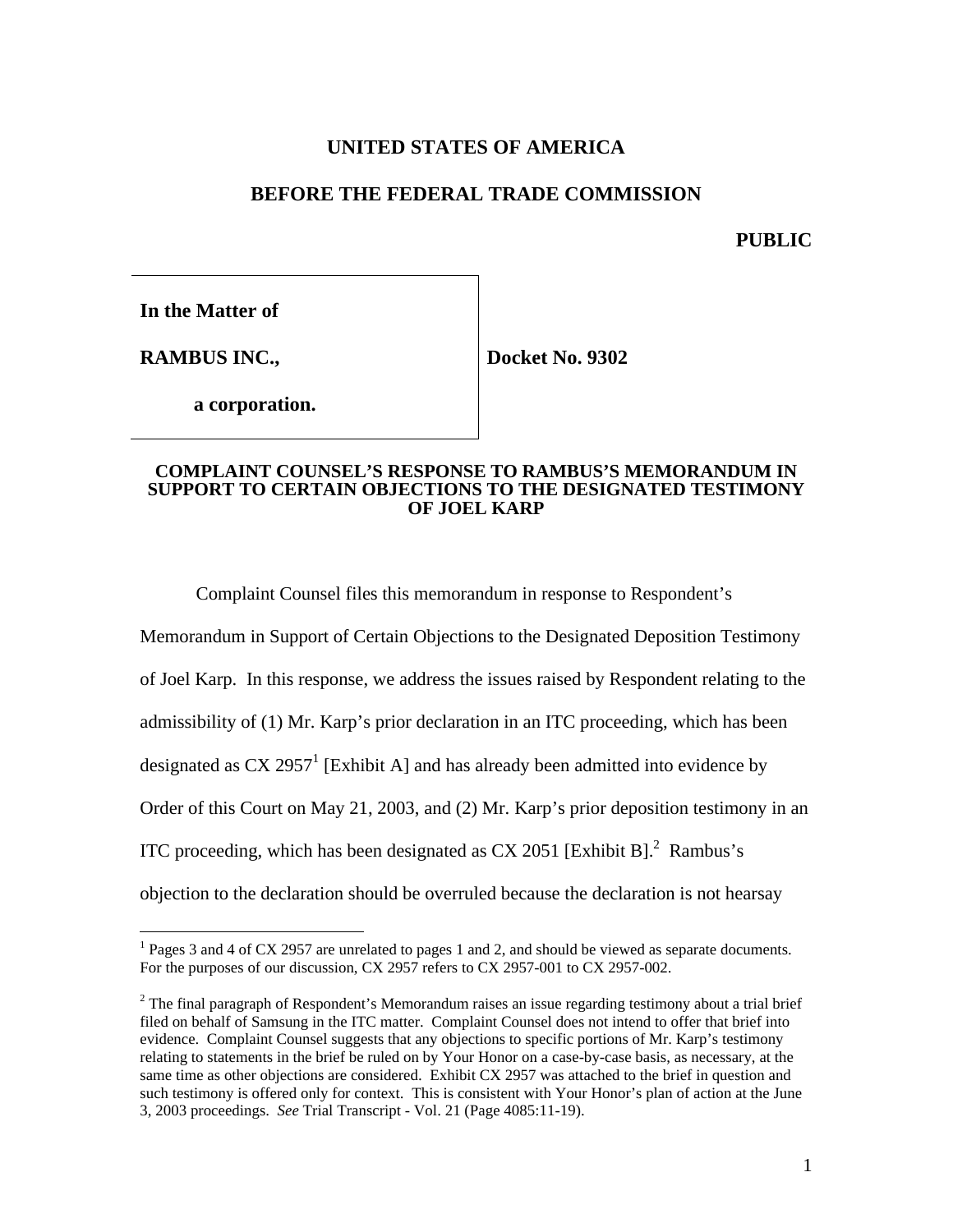and it contains relevant, material, and reliable evidence. In addition, Rambus has waived its objections by stipulating to its admissibility. Rambus's objections to the ITC transcript also should be overruled because not only is it an exhibit in Mr. Karp's subsequent depositions, its subject matter is directly relevant to the current proceedings. In addition, the ITC testimony concerns the declaration, which is not hearsay, and provides context not only about the declaration but also about Mr. Karp's JEDEC participation.

Prior to his employment at Rambus in 1997, Mr. Karp was employed at Samsung. During the 1991-1996 time frame, Mr. Karp represented Samsung at JEDEC meetings and both Mr. Karp's declaration (CX 2957) and his designated ITC deposition testimony (CX 2051) relate to his experiences as a JEDEC representative. Both Mr. Karp's declaration and testimony occurred in 1996, or relatively contemporaneously with his most recent participation in JEDEC activities. The ITC litigation involved a patent dispute between Texas Instruments and Samsung whereby Samsung asserted an equitable estoppel defense, using in part, Mr. Karp's declaration as supporting evidence.<sup>3</sup> Mr. Karp's position in that proceeding, as stated in his signed, sworn statement, was in support of royalty-free and open standard setting. This position is diametrically opposed to Rambus's position in this proceeding.

Mr. Karp subsequently joined Rambus as Vice President of Intellectual Property in October 1997. He was either in that position, or held a consulting position, during his depositions in the Infineon, Micron and FTC matters.

1

<sup>3</sup> The ITC proceeding in question was *In the Matter of Certain Electronic Products, Including Semiconductor Products Manufactured by Certain Processes*, Case No. 337-TA-381.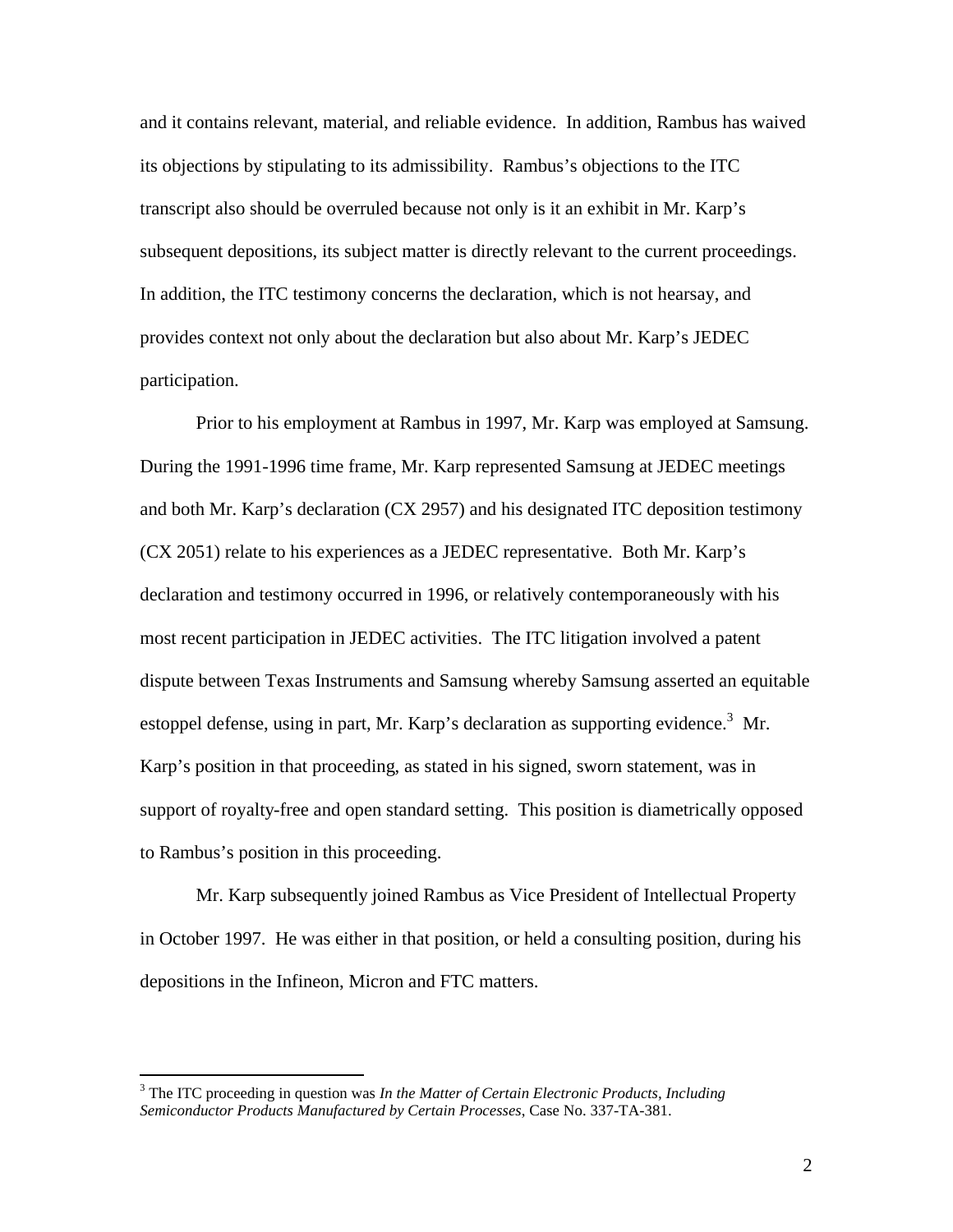In its supporting Memorandum, Rambus makes two arguments that it believes supports the exclusion of the ITC documents from these proceedings. First, Rambus seeks to exclude the ITC declaration (CX 2957) under Federal Rules of Evidence Rule 801, the "hearsay rule." Second, Rambus contends that the provisions of 16 C.F.R. §  $3.33(g)(1)(ii)$  bar the admissibility of CX 2051, which is Mr. Karp's ITC deposition from August 7, 1996. For the following reasons, Complaint Counsel submits that Rambus's arguments are without merit. As Complaint Counsel details below, CX 2051 and CX 2957 were discussed at length in the Infineon, Micron, and FTC matters when Mr. Karp *was represented* by Respondent. Complaint Counsel seeks to admit only those portions of Mr. Karp's ITC testimony that relate to the same subject matter raised in his declaration and in the later depositions. Further, CX 2957 – a signed, sworn statement that may be contradicted by Mr. Karp's present testimony – was admitted by Order of this Court on May 21, 2003 and such admission should not be reconsidered.

Respondent's position with regard to these exhibits is inconsistent with its objections during Mr. Karp's February 5, 2003 FTC deposition. Respondent objected vehemently to Complaint Counsel questioning Mr. Karp *on these specific topics.*  Specifically, in response to questions relating to the ITC declaration, Rambus contended "this line of questioning has been conducted with this witness on multiple occasions. It's unfair and inappropriate for you to be retreading ground that has already been well plowed." Karp FTC Dep., Feb. 5, 2003 (Page 54:15-20). Indeed, counsel for Rambus called such questioning "harassing."<sup>4</sup> Having objected to Complaint Counsel seeking to

 $\overline{a}$ 

 $4$  "[I]t would be appropriate for him [the judge] to hear the extent you are harassing this witness by examining him in areas that have already -- in which he's already been examined." Karp FTC Dep., Feb. 5, 2003 (Page 54:1-4).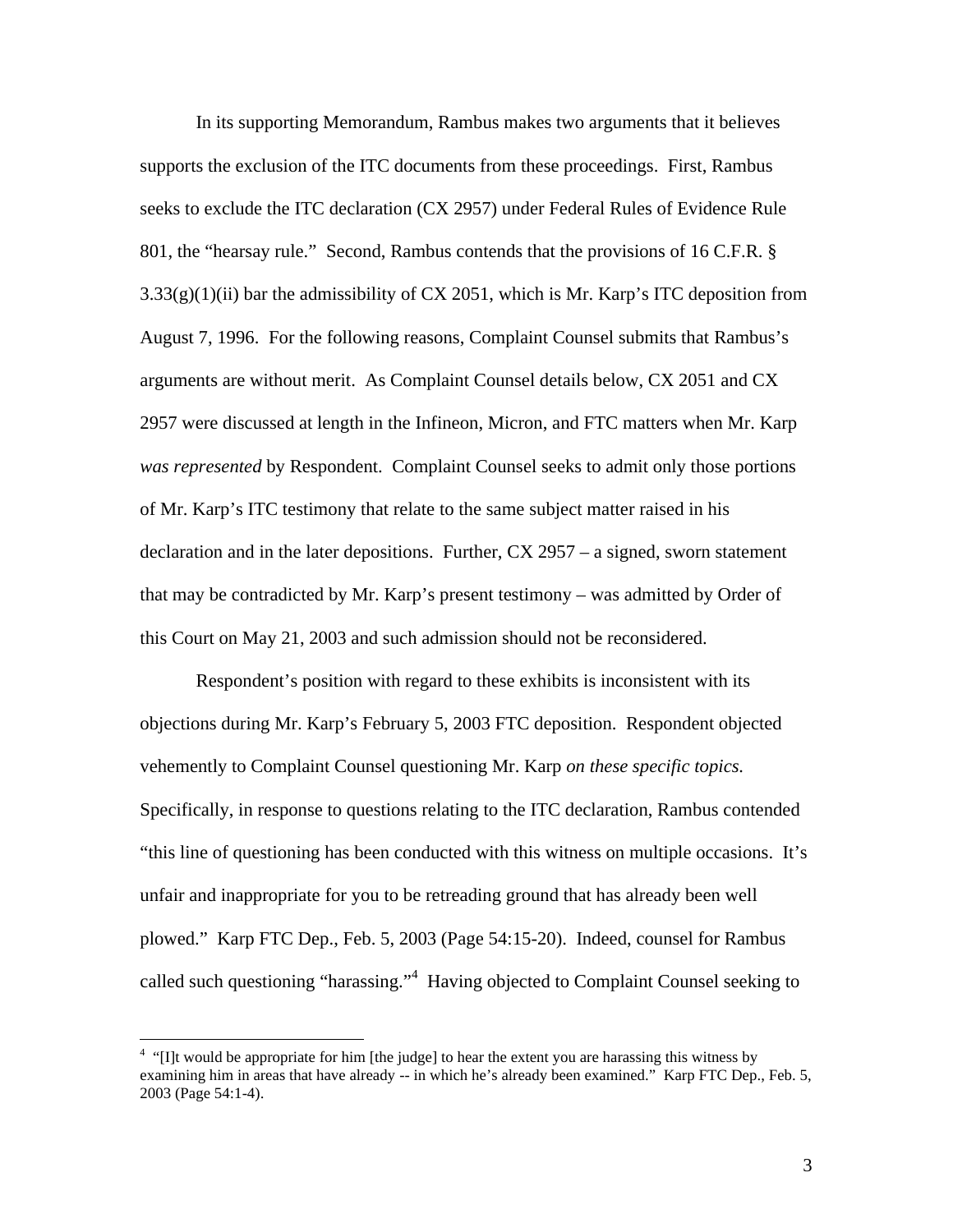question Mr. Karp on this subject matter at the time Mr. Karp was a managing agent of Rambus on the ground that it had been covered in the prior deposition testimony, Respondent now seeks to bar the admission of the very same testimony from the earlier deposition.

#### **1. Mr. Karp's ITC Declaration (CX 2957)**

 $\overline{a}$ 

Respondent seeks to exclude the ITC declaration (CX 2957, Bates number SEC00049 to 52) under Federal Rules of Evidence Rule  $801<sup>5</sup>$  However, by Order of this Court on May 21, 2003, this document is already in evidence. *See* Exhibit JX-A at 4 and Trial Transcript - Vol. 14 (Page 2603:7-12). Counsel for Rambus did not object when this document was offered into evidence. Respondent even stated that it would not raise any issues regarding the admissibility of these exhibits. *See* Trial Transcript - Vol. 14 (Pages 2597:20 to 2604:5). Specifically, at page 2598 of the Trial Transcript, Gregory Stone (Respondent's lead trial counsel and the attorney who defended Mr. Karp's FTC deposition), informed the Court that Rambus "will not contend on the appeal of this matter at *any level* that the exhibits that are the subject of that stipulation were improperly admitted." Trial Transcript - Vol. 14 (Page 2598:2-5). Exhibit CX 2957 – which is subject to the current Memorandum – was one of those exhibits so listed in the stipulation.

Respondent apparently seeks to vitiate not only an Order of this Court but also its prior agreement with Complaint Counsel regarding the admissibility of certain exhibits – an agreement for which Complaint Counsel bargained in good faith and for which it

<sup>&</sup>lt;sup>5</sup> "Hearsay" is a statement, other than one made by the declarant while testifying at the trial or hearing, offered in evidence to prove the truth of the matter asserted.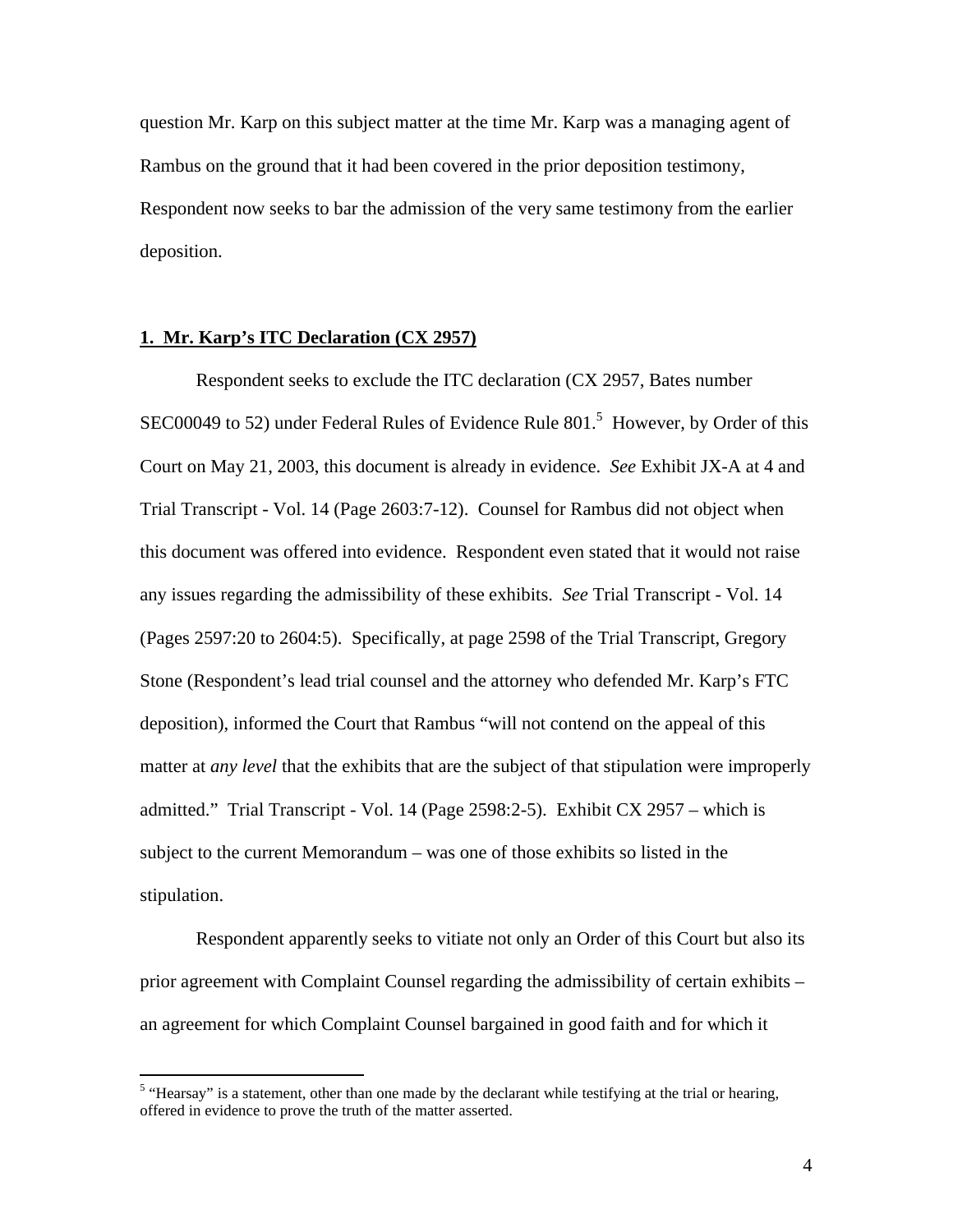relinquished many objections, including hearsay, to exhibits on Respondent's list. Having obtained the benefits of this agreement – namely, the admission into evidence of a large number of exhibits as to which Complaint Counsel waived all objections, including the hearsay objection – Respondent *should not* be permitted to reopen this portion of the record and seek reconsideration of the admission into evidence of this particular exhibit when it has stated that it will not raise any issues relating to the documents admitted on May 21, 2003. Reopening the discussion of which exhibits on the stipulated lists – JX-A, JX-B, JX-C – should be admitted does not benefit either party. If Respondent is allowed to withdraw its consent to certain previously agreed upon exhibits, Complaint Counsel would be forced to reconsider its position with respect to possible hearsay objections to certain Rambus exhibits. The end result could invite chaos, with each side continuously challenging previously admitted exhibits.

As an initial matter, the declaration is not hearsay. Under Federal Rules of Evidence of  $801(d)(2)(B)$ , "a statement of which the party has manifested an adoption or belief in its truth" is not hearsay and is therefore admissible. In his 2001 Infineon deposition, Mr. Karp (and hence Rambus) unambiguously adopted the ITC declaration. When Mr. Karp was asked about the declaration (a matter in connection with which he was represented by counsel for Rambus and was being paid as a Rambus consultant), he testified as follows: "I believed that statement was true on May  $15<sup>th</sup>$ , 1996," thus confirming the veracity of his prior, sworn statement. Karp Infineon Dep., Jan. 9, 2001 (Page 129:1-2) [CX 2059].

Furthermore, Exhibit CX 2957 – a signed, sworn statement – is *highly probative on many of the issues in the case*, and fully satisfies the standard of relevance, materiality,

5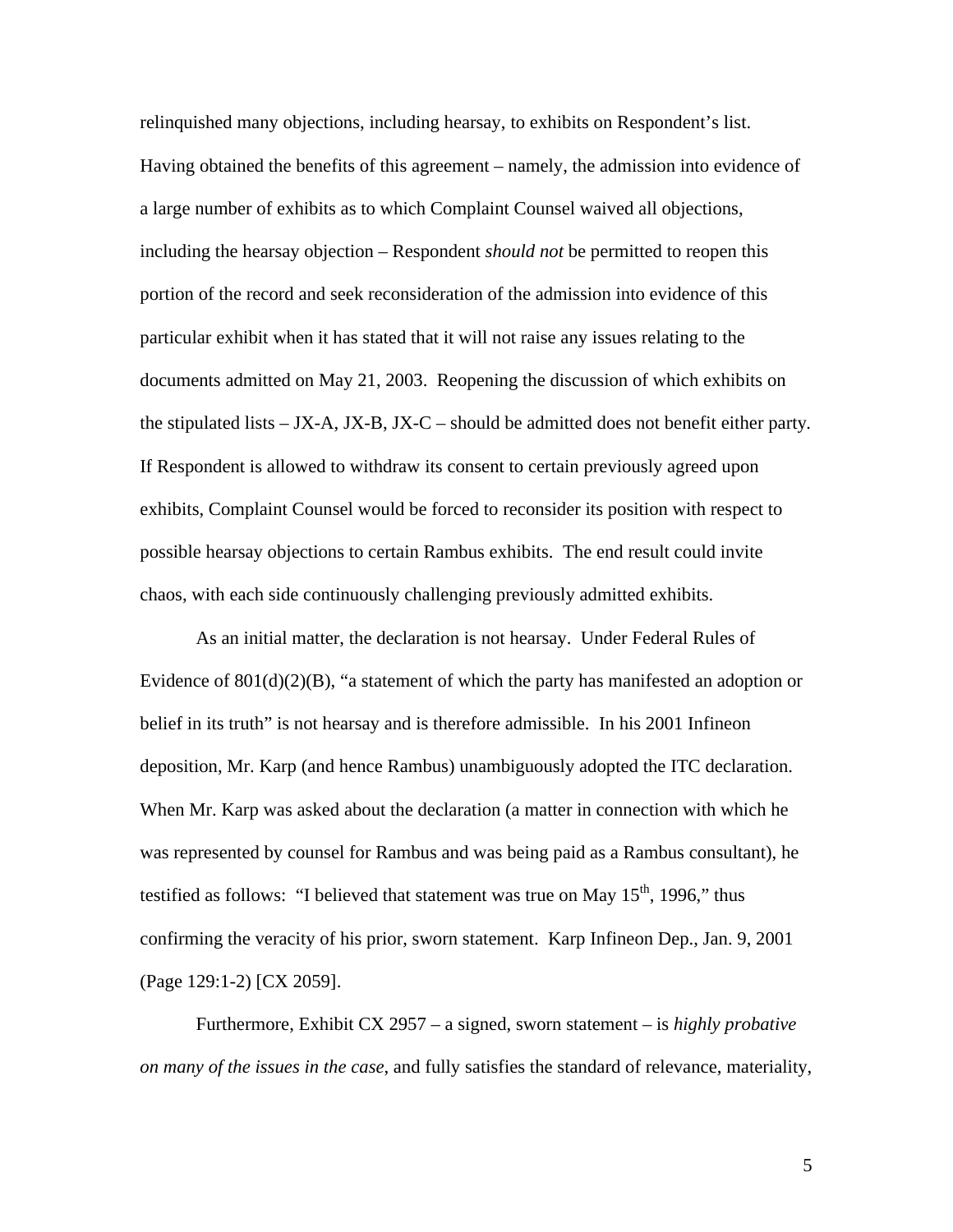and reliability under the Commission's rules of practice, 16 C.F.R.  $\S 3.43$  (b)(1).<sup>6</sup> Mr. Karp's declaration, CX 2957, was discussed at length in both his ITC deposition, discussed above, and his subsequent depositions in the Infineon ("Exhibit 318"), Micron ("Exhibit 601"), and FTC ("Exhibit 2") matters. Among the *highly probative* observations offered by Mr. Karp in his ITC declaration, which is seemingly inconsistent to Mr. Karp's current testimony, is the following statement, based largely on his experience while a Samsung representative at JEDEC:

It is contrary to industry practice and understanding for an intellectual property owner to remain silent during the standard-setting process – and then after a standard has been adopted and implemented – later attempt to assert that its intellectual property covers the standard and allows it to exclude others from practicing the standard.

CX 2759 at 2.

 $\overline{a}$ 

Indeed, Rambus had many opportunities to question Mr. Karp about his ITC declaration in at least three prior depositions and can do so at trial in this matter. (Mr. Karp's Infineon, Micron and FTC depositions occurred over five days.) Respondent has represented that "Mr. Karp is available to testify at this proceeding in person" so clearly Respondent will have an opportunity to effectively examine Mr. Karp on these issues (Rambus Mem. at 2).<sup>7</sup> The Court should not reconsider its Order admitting CX 2759 into evidence thereby calling into question the status of all other exhibits on the parties' stipulated lists that were admitted into evidence on May 21, 2003.

 $6$  Relevant, material, and reliable evidence shall be admitted. 16 C.F.R. § 3.43 (b)(1).

 $<sup>7</sup>$  This is in contrast to the last four questions Respondent's counsel posed to Mr. Karp at the conclusion of</sup> his February 5, 2003 deposition in this matter. Respondent's counsel elicited testimony suggesting Mr. Karp might not be available to testify in person because of his age and some physical ailments.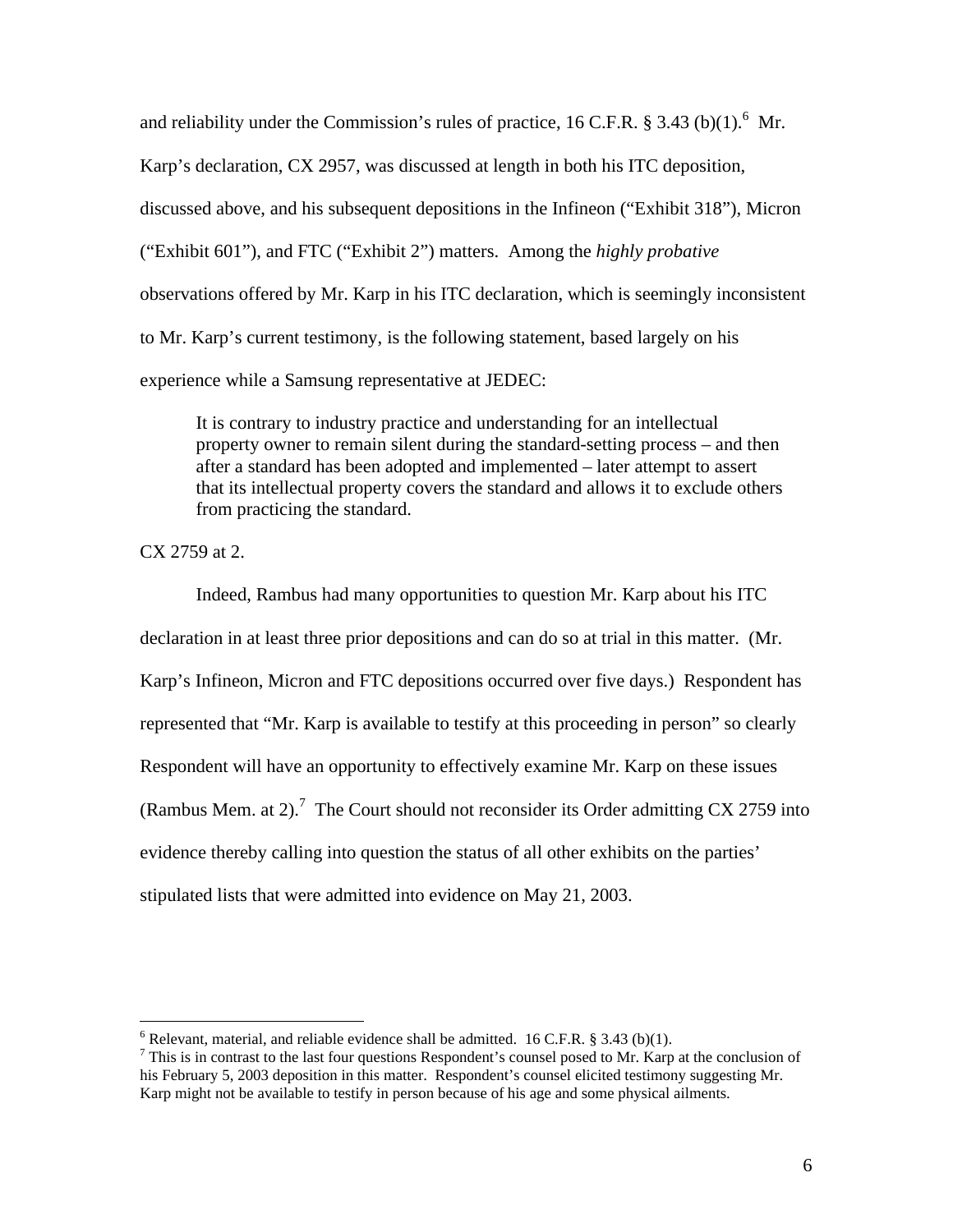#### **2. Mr. Karp's Prior ITC Transcript (CX 2051)**

Rambus contends that the provisions of 16 C.F.R.  $\S 3.33(g)(1)(ii)$  bar the admissibility of Mr. Karp's ITC testimony from August 7, 1996 (CX 2051, Bates number F-SEC 03068 to 112) in its entirety since Mr. Karp was not a "managing agent" at the time of the deposition. $8$  On the contrary, Complaint Counsel is not seeking to admit the deposition in its entirety but only those portions of the deposition that directly relate to the subject matter later discussed in the Infineon, Micron and FTC depositions when Mr. Karp was a "managing agent" and represented by Rambus. The designated testimony should be admitted under 16 C.F.R. §  $3.33(g)(1)(ii)$  since Respondent was "present" and in fact "represented" Mr. Karp in subsequent depositions when specific questions relating to the ITC deposition arose. Respondent not only had an opportunity to defend Mr. Karp but actually deferred to, and in fact objected to, repeating any duplication of the prior testimony on this subject matter. This designated ITC testimony taken in August 1996 is much closer in time to Mr. Karp's actual participation at JEDEC and more probative than his subsequent testimony. It is useful not only to understand the ITC declaration (CX 2957), discussed above, but to more fully understand the later Infineon, Micron, and FTC deposition testimony. CX 2051 is "clearly relevant, material, and reliable evidence" under 16 C.F.R. § 3.43 (b)(1), therefore it should be admitted.

Respondent is correct that Mr. Karp's prior ITC deposition transcript, CX 2051, pre-dates his employment at Rambus. Your Honor ruled previously that Mr. Karp's prior testimony be admitted to the extent that he was a "managing agent" at the time of his

 $\overline{a}$ 

 $8$  The deposition of a party or of anyone who at the time of taking the deposition was an officer, director, or managing agent, or a person designated to testify on behalf of a public or private corporation, partnership or association which is a party, or of an official or employee (other than a special employee) of the Commission, may be used by an adverse party for any purpose. 16 C.F.R. § 3.33 $(g)(1)(ii)$ .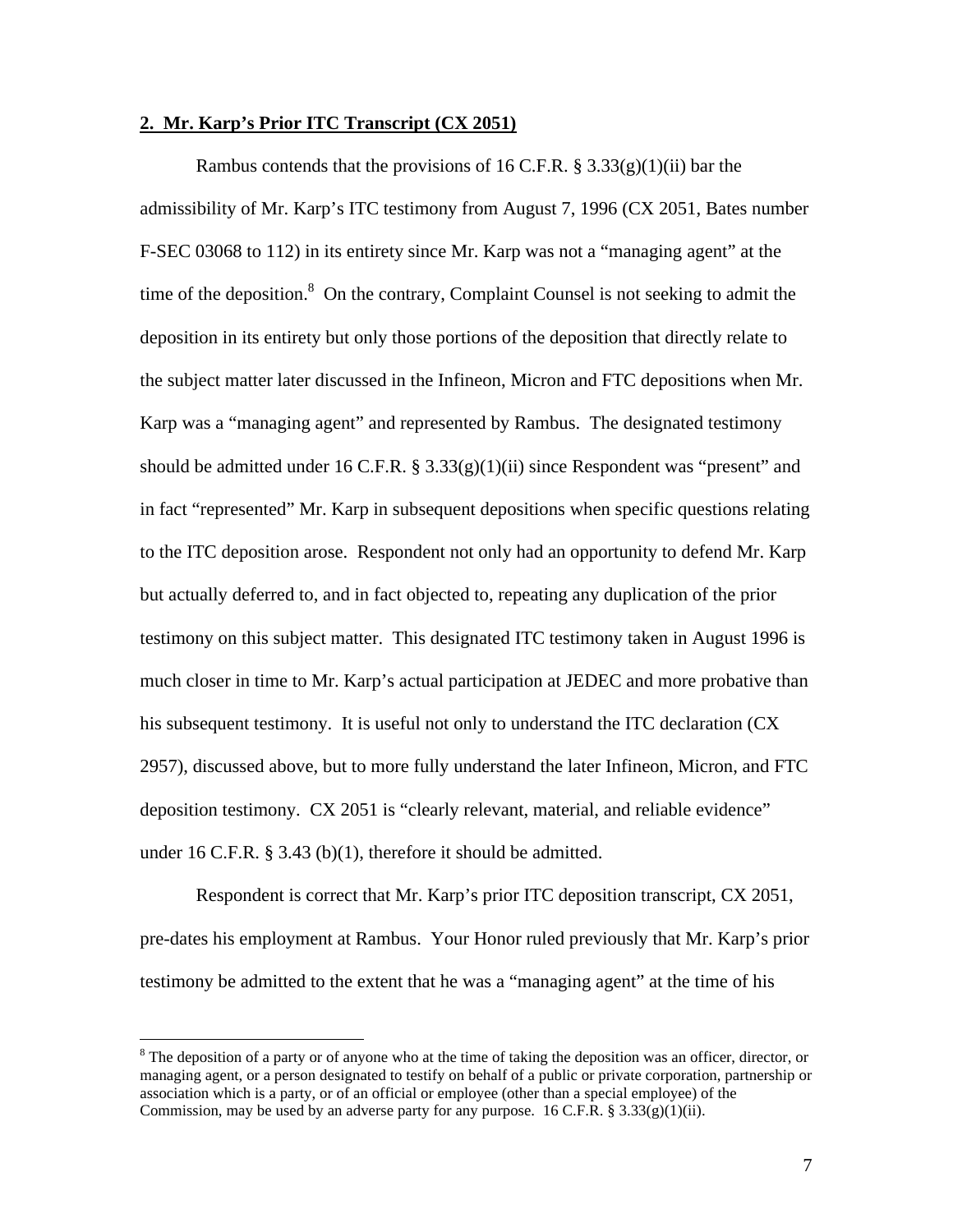prior depositions. (*See* Prehearing Conf., April 28, 2003 (Page 97:1-6).) The ITC transcript at issue, while taken when Mr. Karp was not an employee or managing agent of Rambus, was often referred to in Mr. Karp's subsequent depositions and was an exhibit at both his April 9, 2001 Micron deposition ("August 7th, 1996 deposition" or "1996 deposition") and at his February 5, 2003 FTC deposition ("Exhibit 1"). In Mr. Karp's prior depositions, Respondent never objected to using this transcript. Prior to its recent Memorandum, Respondent never even raised the issue of hearsay. More importantly, Complaint Counsel agreed with Respondent to limit, to the extent possible, the repetition of questions that were previously addressed in prior depositions. Complaint Counsel was even reminded by Respondent during its deposition with Mr. Karp to avoid repeating subjects that were previously addressed and relied on this representation by limiting its questioning accordingly. *See* Karp FTC Dep., Feb. 5, 2003 (Pages 53:3 to 54:23).

Limited use of the ITC transcript is useful to understand the relevant portions of the Micron and Infineon transcripts, and Mr. Karp's testimony in the more recent FTC depositions. For example, at pages 132-134 of his April 9th, 2001 Micron deposition, Mr. Karp was asked about specific portions of his ITC testimony. Having the designated portions of Mr. Karp's ITC testimony in the record is highly relevant to the Court's assessment of the credibility of some of his more recent testimony which, as noted above, is further removed from the time period when Mr. Karp was actively participating in JEDEC.

Allowing this testimony would not prejudice Respondent in this matter, as certain portions of it are highly probative and have been discussed at length in the depositions already admitted and taken while Mr. Karp was an employee or a managing agent at

8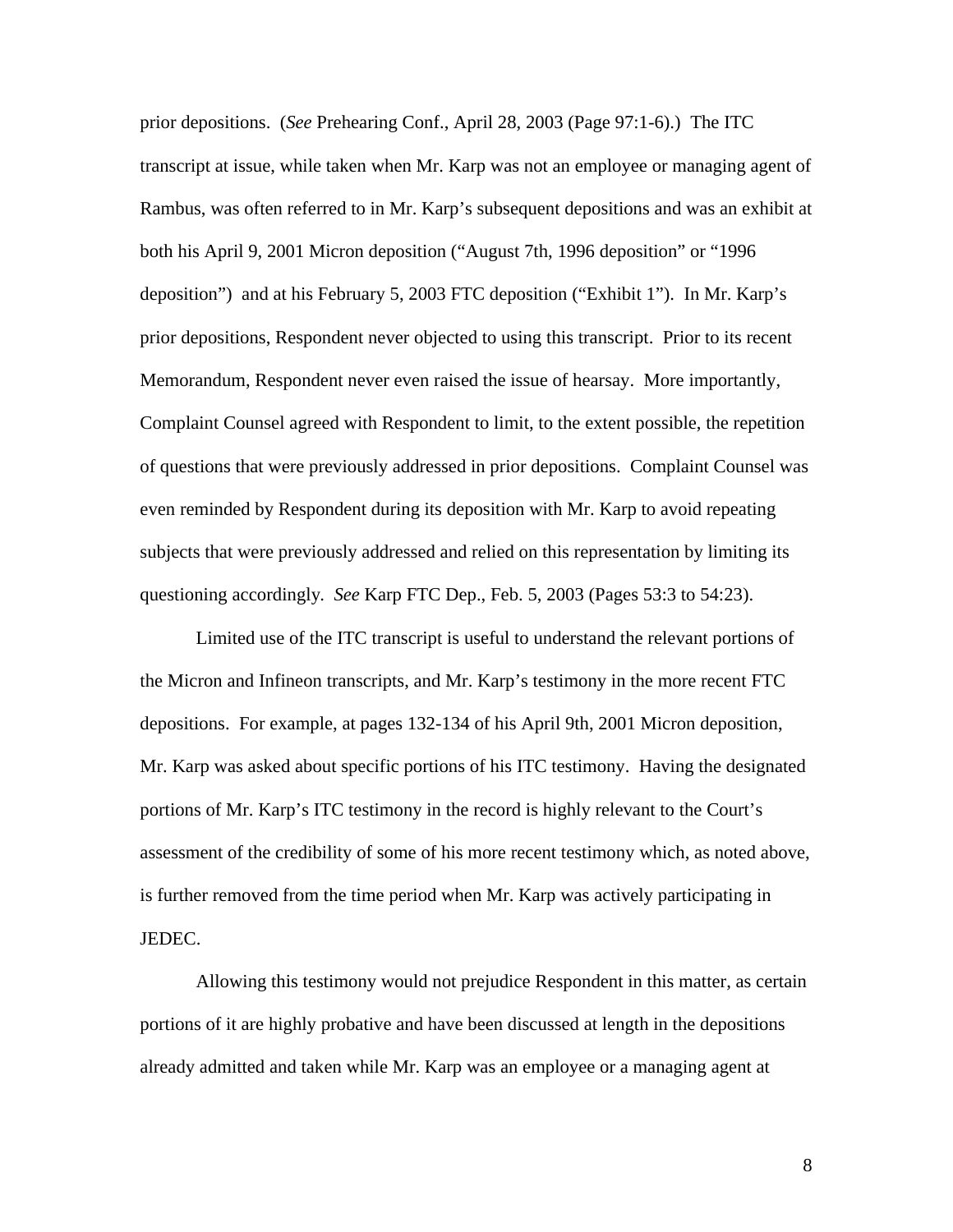Rambus. Complaint Counsel limited its designations to approximately ten pages of testimony from the 43-page transcript. $9$  These very narrow designations directly relate to the same subject matter subsequently discussed in the later Infineon, Micron, and FTC depositions and more specifically, to CX 2957, as discussed above. Respondent has counter-designated an additional five pages of testimony, assuming its general objection to the admission of this transcript is overruled.<sup>10</sup> For example, some of the highly probative testimony that Respondent seeks to exclude includes the following specific passage about the "price for participating in a standard-setting organization":

- Q. Is it your view, sir, that the price for participating in a standard-setting organization is the requirement that the patent – that any patent that is involved in its standard be royalty-free?
- A. Are you asking for my opinion?
- Q. Yes, sir.

1

A. My opinion is that it should be royalty-free.

(CX 2051, Karp ITC Dep., Aug. 7, 1996 (Page 34:18-35:1).) This testimony stands in stark contrast to Mr. Karp's later role at Rambus, where he assumed the title of Vice President of Intellectual Property and instituted Rambus's program of "non-compatible licensing" whereby Rambus sought to obtain royalties from JEDEC-compliant SDRAM and DDR SDRAM products.

<sup>&</sup>lt;sup>9</sup> Karp ITC Dep., Aug. 7, 1996, Pages 22:16 to 28:7; 29 :23 to 33 :4; 33:25 to 36:4 [Exhibit CX 2051].

<sup>&</sup>lt;sup>10</sup> Karp ITC Dep., Aug. 7, 1996, Pages 28:13 to 29:4; 33:5-24; 36:5 to 39:12 [Exhibit CX 2051].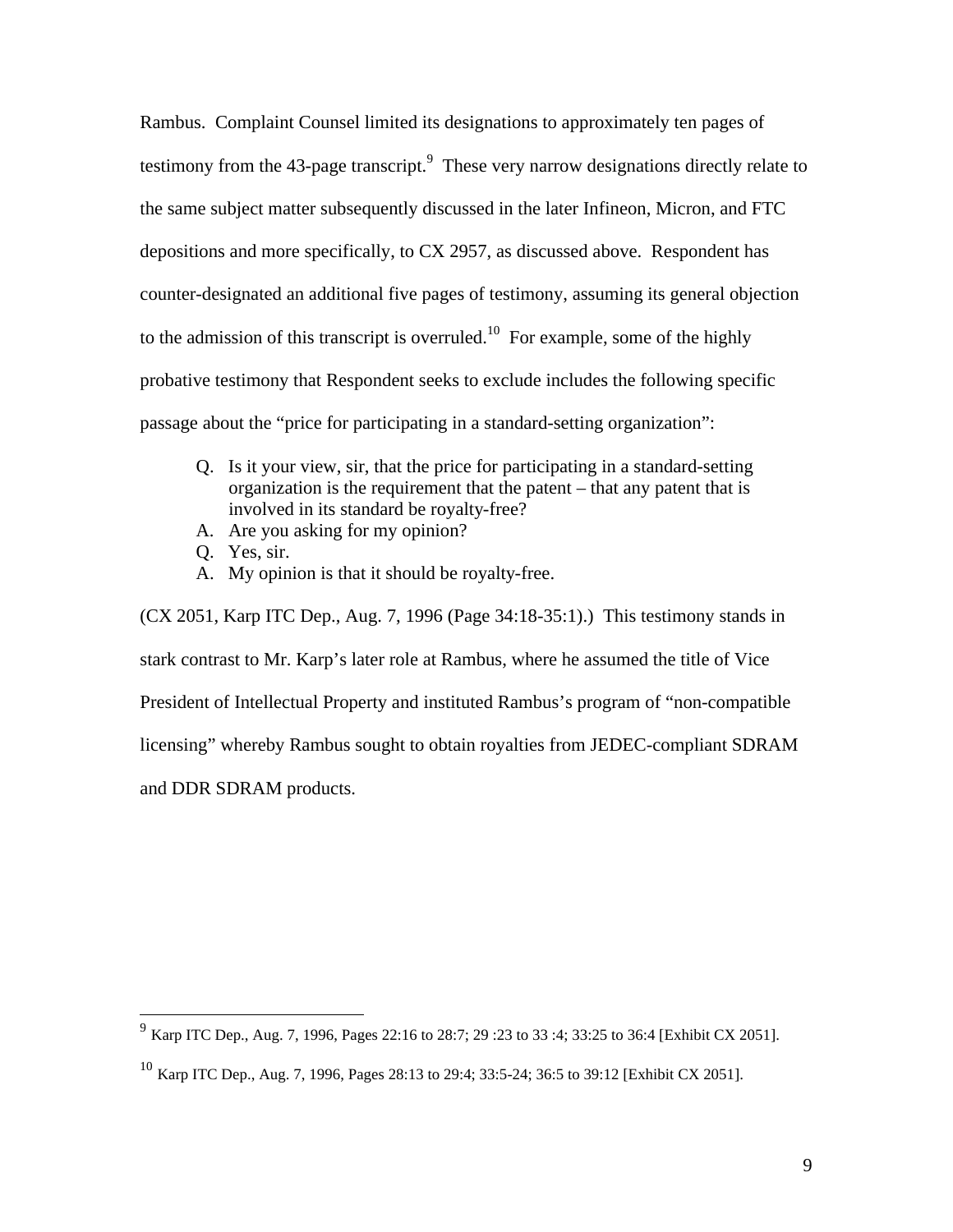### **3. Conclusion**

For the reasons mentioned above, the Court should not reconsider its admission of the ITC declaration, CX 2957, and should not exclude the designated testimony from Mr. Karp's ITC deposition, CX 2051.

 $\overline{a}$ 

DATED: June 5, 2003 Respectfully submitted,

M. Sean Royall Geoffrey D. Oliver John C. Weber Charlotte Manning Bureau of Competition Federal Trade Commission Washington, D.C. 20580 (202) 326-3663 (202) 326-3496 (fax)

Counsel Supporting the Complaint